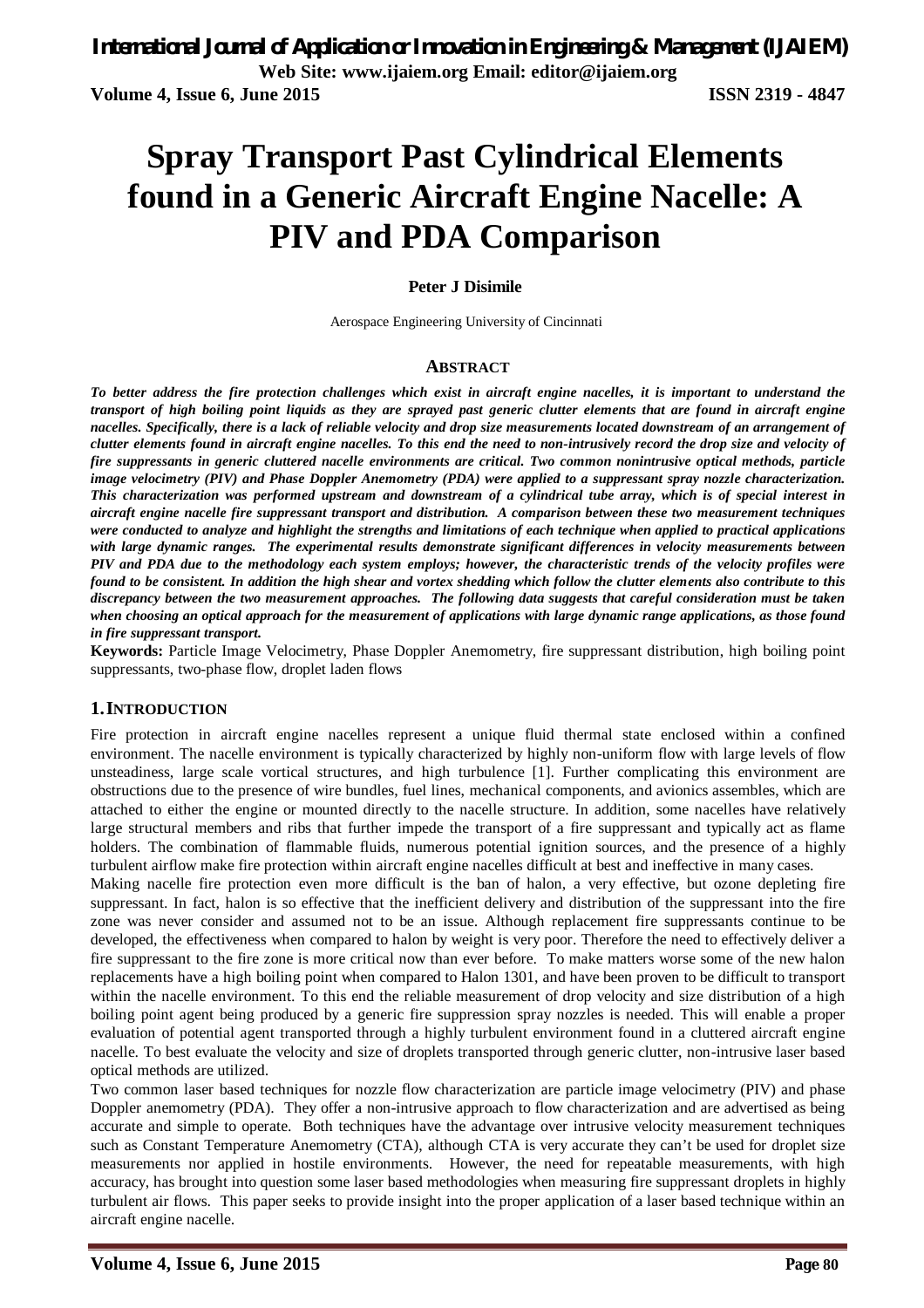## **Volume 4, Issue 6, June 2015 ISSN 2319 - 4847**

## **2.MEASUREMENT METHOD OVERVIEW**

In principle, the PIV technique is relatively simple and allows two-dimensional full field measurements to be quickly obtained while being non-intrusive. This technique typically involves seeding the flow field with micron sized particles, and then illuminating these particles with a high energy pulsed laser light sheet. An imaging device is synchronized with the light sheet and captures a single image from each light pulse. This is repeated numerous times, producing a series of images at a pre-specified image acquisition rate. The velocity is then determined from the preset time between two successive images and the corresponding particle displacement. The latter is determined through pixel displacement utilizing particle tracking software algorithms. Once the pixel to length scale is determined through calibration, PIV is capable of simultaneously producing velocities and particle sizes for an entire flow field. Various types of algorithms are applied between images for optimal particle tracking. Further information on PIV algorithm techniques can be found in Riethmuller [1] and Stanislas et al. [2].

The PDA technique is also non-intrusive. This technique is capable of measuring drop size (diameter) and up to three components of velocity, simultaneously. Unlike the PIV technique the PDA system only records drop data at a single point in the flow field. The PDA methodology is the same as that used in laser Doppler anemometry (LDA) or laser velocimetry (LV) when measuring droplet velocity, and differs only in its added ability to also determine drop diameter. The velocity of a drop is calculated at a single point which is illuminated by the crossing of two phase-shifted laser beams of the same base frequency. This crossing region is known as the measurement volume and is approximately ellipsoidal in shape. The measurement volume has a discrete size which depends on the optical arrangement of the system and typically ranges from 100 to 800 µm in diameter and between 1 and several millimeters in length.

The crossing of the two phase-shifted laser beams within the measurement volume creates a moving fringe pattern. As a drop propagates through the measurement volume and across the fringes, the drop scatters the incident light in various modes (reflection, refraction, etc.). This scattered light forms a unique pattern know as a Doppler burst which is collected using receiving optics. The frequency of this Doppler burst is directly related to the drop's velocity.

Recently there has been an increase in the number of two dimensional laser based technique comparison studies applied to various flow conditions. Saga et al [3] applied PIV and laser Doppler velocimetry (LDV) to an induced sloshing flow due to a submersed inlet jet using 20-50 µm diameter polystyrene seeding particles for PIV and 1 µm diameter for LDV. The inlet velocity of the jet was set at 0.33 m/s, yielding turbulence intensities within the tank between 0.7% and 13% measured by the PIV system and 2.6% and 15% measured by the LDV system. Their research showed velocity agreements within 3% between the two techniques despite the difference noted in the lower turbulence intensity values. Hyun et al [4] investigated both techniques on flow over a two-dimensional dune in an open channel with free stream velocity of 0.48 m/s. They seeded the flow with 30  $\mu$ m mean diameter drops for PIV and 5  $\mu$ m mean diameter drops for LDV and noted velocity agreement between the two techniques at several spatial locations. All values were nondimensionalized by the free stream velocity. Non-dimensional horizontal velocities ranged between 0.2 and 1. Nondimensional horizontal and vertical turbulence intensities ranged between 7% and 20% and 4% and 12%, respectively. The LDV system measured slightly lower turbulence intensities with the greatest discrepancies less than 10% at the shear layer produced by the dune crest. Yildiz et al [5] compared the use of PDA and PIV for measuring drop size and horizontal velocity on a two phase flashing jet at several spatial locations with drop velocities between 10 m/s and 50 m/s. This type of flow provides an optically harsh environment for both measurement systems due to the large dynamic range of droplet sizes and velocities. As a result, the researchers noted low validation rates near the nozzle of the jet for the PDA system. In addition, the PIV system had difficulties in the same area due to the non uniformity of the droplet shapes and the existence of ligaments. Further downstream, similar velocity trends were observed between the two techniques. However, there were discrepancies in the nominal velocity values between the two systems. The research demonstrated discrepancies between the two systems when the flow conditions are not optically conducive.

The current paper applies both PDA and PIV to a two-phase air/water spray nozzle impinging on rows of staggered cylindrical tube array in a low speed wind tunnel. The test facility simulates the transport of a high boiling point fire suppressant through generic clutter elements in a turbulent environment found in aircraft engine nacelles and is conducive for the use of non-intrusive, laser based techniques. Selecting an appropriate technique and configuration is of the utmost importance to ensure the accurate characterization of drop transport which can be used in the validation of fire suppressant transport models currently being developed.

Previous research examining cross flows over cylindrical tubes has been investigated with both LDV [6] and PIV [7, 8], separately. However, previous experiments have only studied single phase flows with wake regions that form behind the cylinders producing a region of vortex shedding characterized by high turbulence intensities [6, 7, 8]. These previously studied flows have utilized seeding particles with a small dynamic size range and well understood free stream flow field.

A comparison study on laser based methods applied to large fire suppressant transport experimental systems with large dynamic range has previously not been conducted. A majority of laser based studies have utilized monodispersed particles resulting in a well-defined and fixed dynamic range, which is ideal for such systems. Currently, there is a void in the research on selecting the appropriate laser based system for practical fire applications with engine nacelles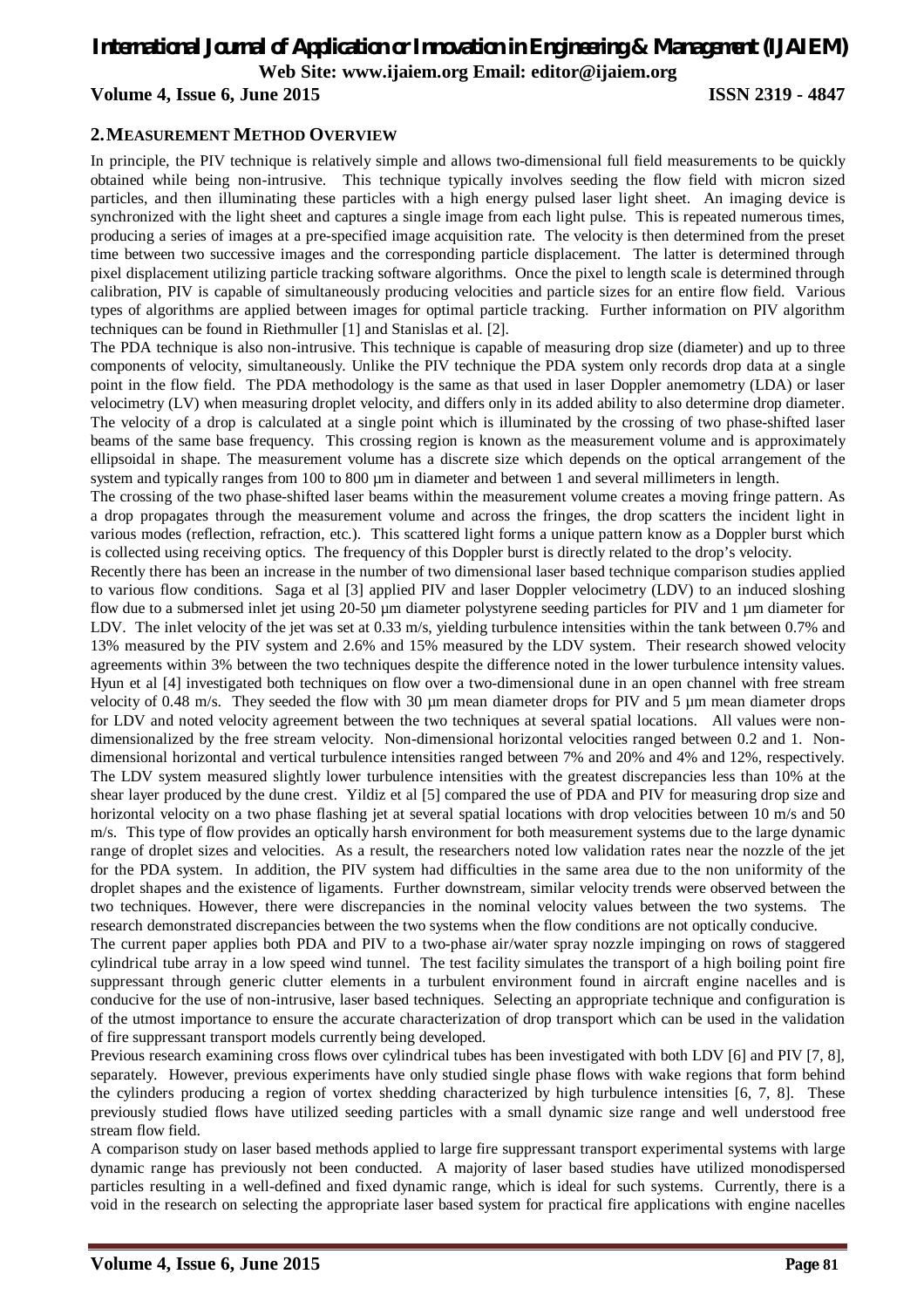that require non-intrusive techniques.

The spray nozzle represents a practical application not only found in aircraft engine nacelles, but in a variety of fire suppression applications. Laser based techniques offer the optimal method for spray characterization due to their ability to perform non-intrusive measurements. However, many fire suppressant spray nozzles are relatively unsophisticated and produce a large distribution of drop sizes. Furthermore, the intricate nature of the flow environment of the staggered tube array adds to the complexity of the test conditions, yielding an optically harsh setting for the limited dynamic range of laser based systems.

For the purpose of reliably evaluating fire suppressant transport in aircraft engine nacelles the current research explores the limitations and feasibility of both techniques and compares their respective quantitative merits. It provides guidance for improving the accuracy of both techniques and recommends optical methods for two-phase flows with a large dynamic range.

## **3.SUPPRESSANT SPRAY FLOW FACILITY**

Two different non-intrusive laser based systems were utilized in the suppressant spray flow facility located at Wright-Patterson AFB in Ohio. This flow facility is a low-speed wind tunnel configured with a dual fluid suppressant spray nozzle. Test section air velocities between 0.0 and 12.0 m/s with different turbulence levels can be obtained. The suppressant spray facility consists of five major components, namely, an inlet contraction, turbulence generator, test section, clutter section, and return and separation plenum. Each component is described in the following text. The upstream test section consisting of the turbulence generator and the spray nozzle is displayed in Figure 1. The facility is described in detail in reference [9] and the following explanation is a brief summation.



**Figure 1** Suppressent Spray Flow Facility

An inlet contraction with a 3.5:1 area ratio accelerates ambient air, drawn from the laboratory. Prior to entering into the test section the air passes through a flow-conditioning unit located at the inlet of the contraction to minimize random flow disturbances. Downstream from the contraction exit, this air flow, referred to as the co-flow passes through a turbulence generator grid, prior to entering the test section.

The turbulence generator consists of thick, sharp-edged steel slats that span the cross-sectional area of the test section and have dimensions of 25.4 mm in width and a thickness of 6.35 mm. These slats were assembled in a checkerboard fashion with a square, open cell dimension of 50.8 mm between slats. Using hot-wire anemometry, velocity data were acquired at  $x = 711.20$  mm downstream of the turbulence generator. As expected the results indicated a wave-like distribution in the mean streamwise velocity component. The measured velocity ranged from 3.7 m/s to 5.0 m/s.

Entering the test section, two key elements of the suppressant spray flow facility are observed; a spray nozzle and a clutter package. This test section has a cross-sectional area of 609.6 mm wide x 914.40 mm height and has a total streamwise length of 3.657 m. The leading edge of a replaceable clutter package is located 952.50 mm downstream of the turbulence grid. Due to the rough nature of the piping the spray nozzle was slightly misaligned and tilted downwards at 4° and was located 355.60 mm, or in terms of clutter diameter (D), 7 D upstream of the current clutter package. The spray nozzle exit was positioned in the center of the coflow, and was located 457.20 mm vertically above the floor and horizontally 304.80 mm away from the test section walls.

The current clutter package was manufactured to simulate generic clutter found in an aircraft engine nacelle. The clutter is comprised of 16, two-dimensional, cylindrical elements composed from PVC plastic pipe spanning the width of the test section. Each cylindrical element had a diameter (D) of 50.8 mm. When assembled, the clutter elements form three distinct and equally spaced arrays consisting of five, six, and five cylindrical elements, respectively, each with a vertical separation of 47.75 mm (0.94 D), as shown in Figure 2. The streamwise spacing between the clutter element arrays was variable, ranging from 12.70 mm (0.25 D) to 101.60 mm (2.0 D).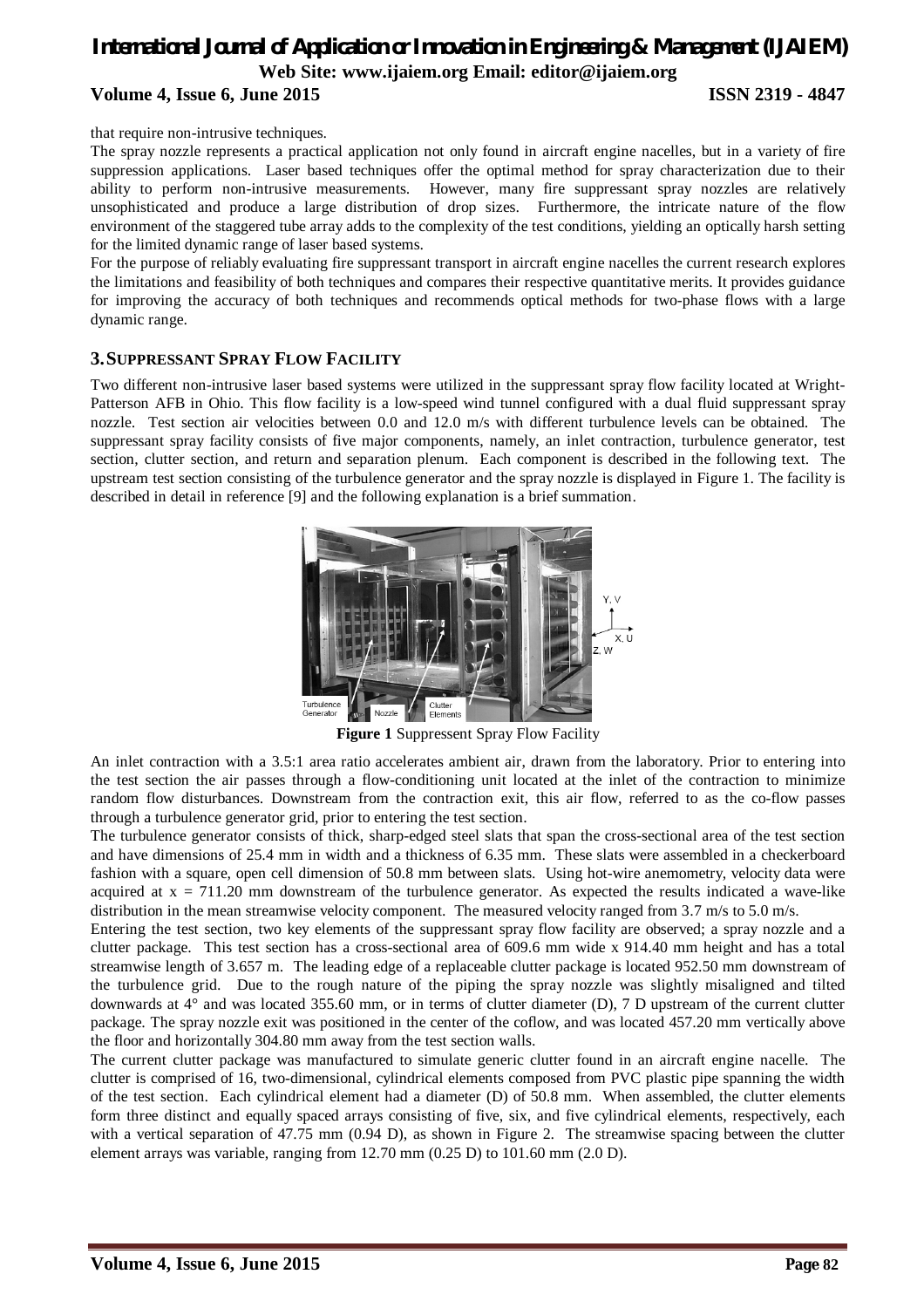**Volume 4, Issue 6, June 2015 ISSN 2319 - 4847**



## **4.EXPERIMENTAL STRATEGY**

Measurements in the current study were acquired utilizing both PIV and PDA methodologies at three streamwise locations, two downstream and one upstream from the clutter package. Distances of 101.6 mm, or 2 diameters downstream (D), and 279.4 mm (5.5 D) were selected for the downstream measurements and a distance of 101.6 mm (2 D) upstream of clutter was chosen to characterize the incoming spray.

The flow facility settings were kept fixed for each set of measurements. The coflow speed was set at 5.0 m/s with the streamwise clutter spacing fixed at 2D. Coflow turbulence intensities at these settings ranged from 10% to 14% upstream of the clutter. The air water spray nozzle was set to a water flow rate of 17.1 L/min at a water pressure of 158.0 kPa. Likewise, the supplied air to the spray nozzle was pressurized at 171.8 kPa.

## **4.1PDA System Configuration and Operation**

A Dantec 3-D fiber-optic PDA system was utilized for the current investigation. A 300 mW air cooled argon-ion laser was used for the incident light source. The laser output was directed into a Bragg cell where the laser light was split into three separate wavelengths: 514.5 nm, 488.0 nm, and 476.5 nm. The Bragg cell further splits each wavelength into two beams; however one is phase shifted by 40 MHz, thereby resulting in a total of three pairs of beams, each at a specified wavelength. Data acquisition was computer controlled through a Dantec 58N80 MultiPDA signal processor using Dantec BSA Flow Software v2.0.

The current PDA optical setup is shown in Figure 3. This PDA system was configured in the 2nd order of refraction (backscatter) measurement mode using 1000 mm focal length optics on both the transmitting and receiving optics. This configuration was chosen due to physical constraints of the facility test section. The receiving optic uses apertures (spatial filters) to effectively change the diameter dynamic range of the PDA system. The largest aperture, Mask A, was chosen for the current study. In this configuration, the PDA system is theoretically capable of measuring a maximum diameter of 810.8 μm. This PDA setup was based on a previous study by Davis and Disimile [10].



**Figure 3** PDA Optic Schematic

The PDA system was set to acquire 20,000 samples at each spatial location within the three vertical traverses. Although only two velocity components are desired for the current study, the PDA measurements were validated on three components of velocity as well as the diameter signals, providing the maximum validation. This validation was chosen such that the data could be used for a separate study involving the drop distributions.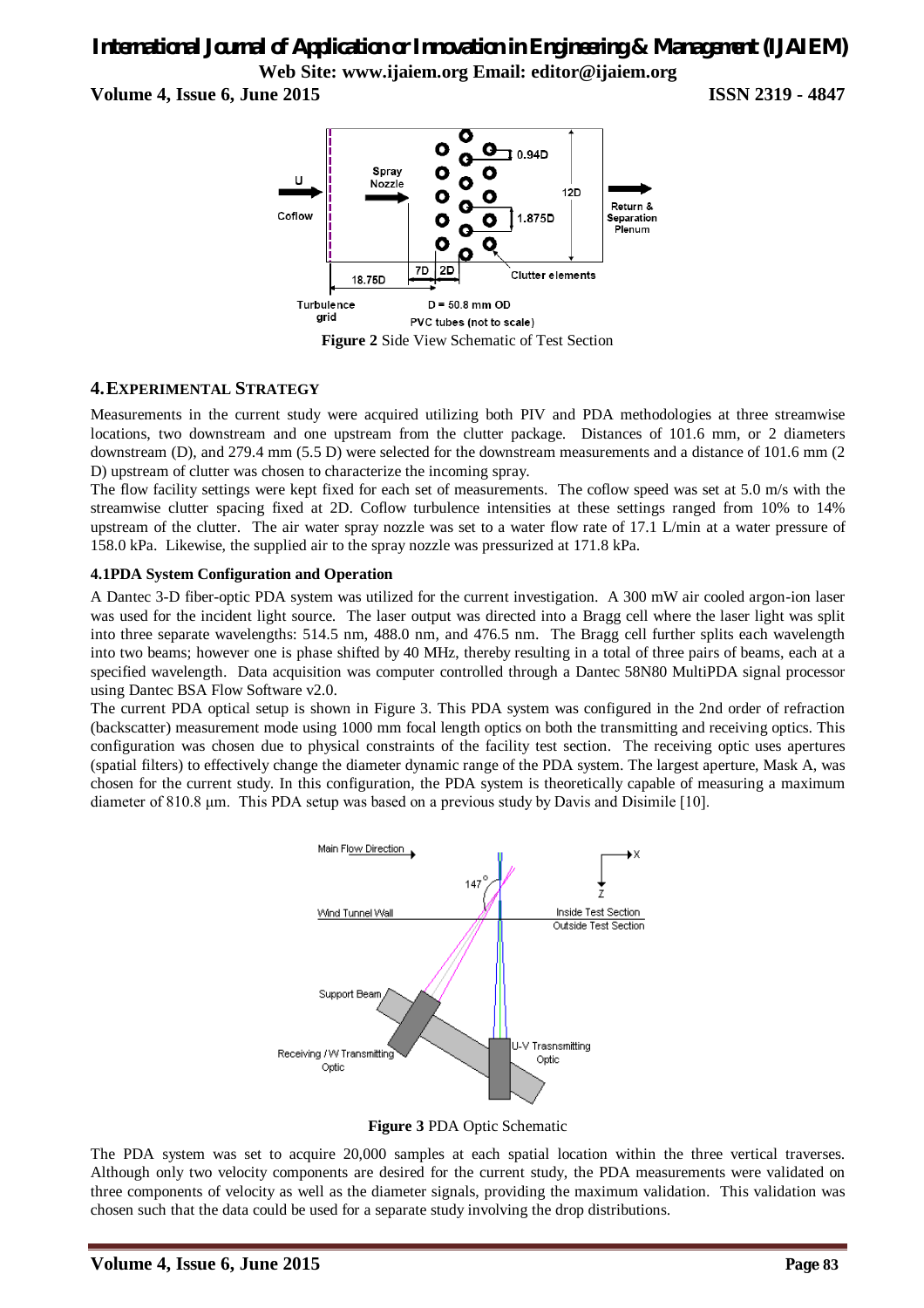Upstream PDA measurements were acquired through the entire spray jet exiting the nozzle (approximately  $\pm$  50 mm from the centerline) in 3.155  $\pm$  0.022 mm (0.124  $\pm$  0.001 inches) increments. After passing through the clutter the spray pattern increased in cross section, thus requiring a wider measurement traverse. Downstream traverses were acquired from  $y = -140.00 \pm 0.79$  mm (5.51  $\pm$  0.03 inches) to  $y = +140.00 \pm 0.79$  mm. All downstream measurements were taken in 12.70  $\pm$  0.022 mm (0.500  $\pm$  0.001 inches) increments. Figure 4 shows the three dimensional measurement volume positioned downstream of the clutter elements which are illuminated by the three pairs of laser beams. One can clearly see the drops being transported through the clutter package. As these drops pass through the measurement volume, the incident laser light is scattered off the drops and collected by the receiving optics.



**Figure 4** The PDA measurement volume produced by the intersection of 3 pairs of laser beams

## **4.2PIV System Configuration and Operation**

A double pulsed, dual cavity, Nd:YAG laser source provided a two dimensional light sheet for illumination of the spray droplets. Specifically, a 1.5 mm thick laser light sheet is produced by impinging the coherent beam exiting the laser cavity on to a  $60\degree$  divergent optic. The pulsing nature of the laser provides a laser power (as provided by the manufacturer) of 20 mJ at 1000 Hz repetition rate with an output wavelength of 532 nm. A Nanosense XS-4 CMOS high speed digital camera manufactured by IDT was utilized to capture the flow field images. This camera has a physical pixel size of 16 µm and a maximum resolution of 512 x 512 pixels. Furthermore, it has an onboard memory storage capacity of 4 GB or approximately 16,000 images.

In the current study the laser was positioned on top of the wind tunnel as to illuminate the x-y plane of the flow field (Figure 5) through a 6.35 mm thick standard glass plate. The camera was positioned normal to the light sheet along the z-axis, 330.4 mm from the streamwise centerline of the test section. A 60 mm Nikon lens with the aperture set to f/2.8 was installed on the camera to view the light sheet. The camera and laser system were synchronized using a trigger box connected to a personal computer (PC). Software from Dantec Dynamics (FlowManager v4.5) controlled the laser and the camera, and was also used for all data post processing. The PIV system connections and setup are displayed in Figure 5.





Before quantitative measurements could be produced, the spatial resolution of the PIV system had to be established. The spatial resolution is determined using a calibrated scale located at the specified area of interest. A single image of the scale was captured and utilized by the software in determining the scale factor of the image with the corresponding field of view. The resulting calibration verified a spatial resolution of 0.154 +/- 0.004 mm/pixel.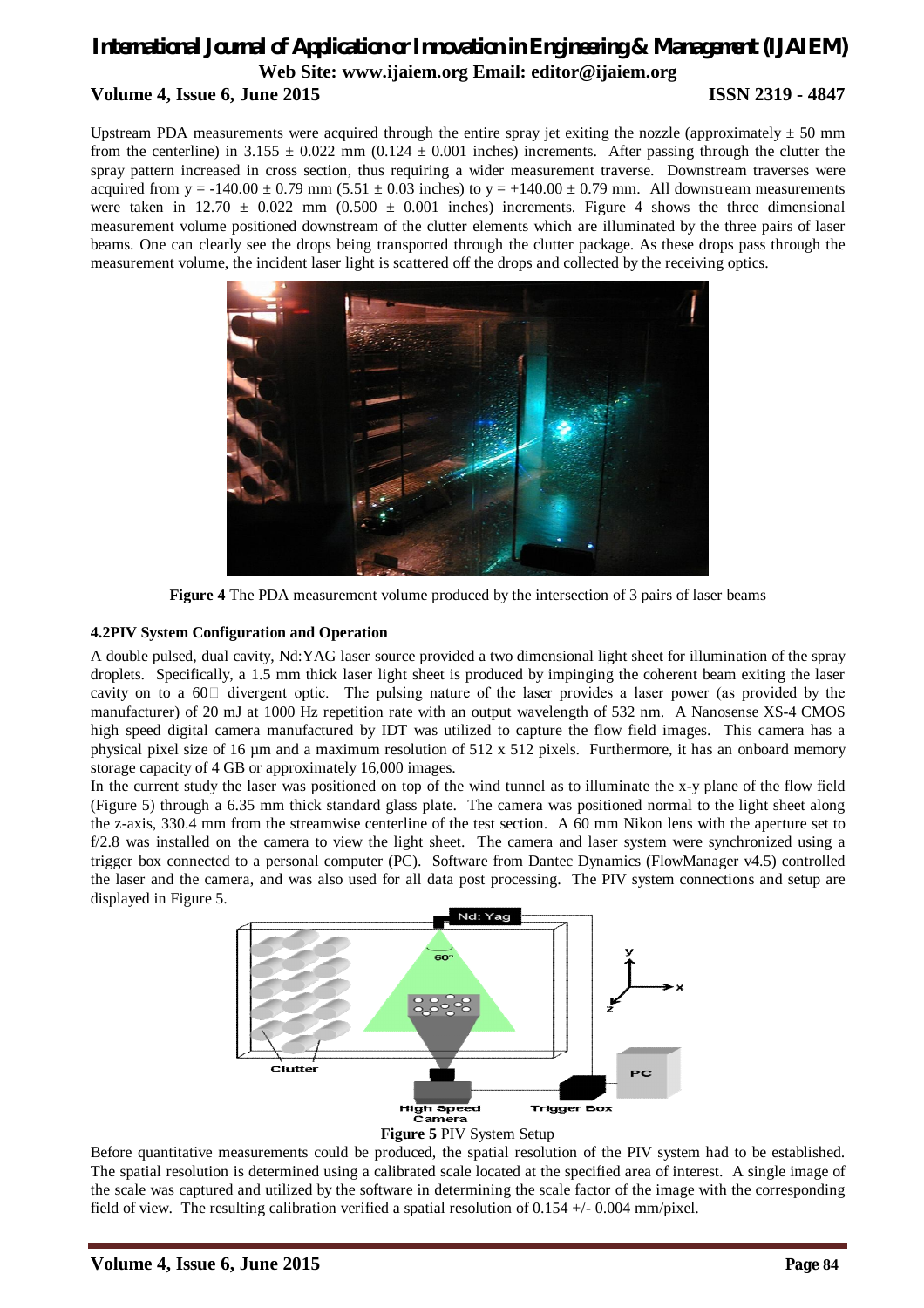## **Volume 4, Issue 6, June 2015 ISSN 2319 - 4847**

To maintain a high spatial resolution, the camera had to maintain its standoff at different vertical locations to encompass the three center clutter elements of the third row. Four sets of vertical measurements were necessary at each downstream measurement, 2D and 5.5 D. A calibrated scale was placed in the plane of the light sheet and was used to position the height of the field of view of the camera with respect to the bottom of the facility. The bottom of the field of view was set at the following four locations relative to the bottom of the wind tunnel: 165.1 mm, 228.6 mm, 304.8 mm, and 355.6 mm. For the 2 D upstream measurements, the camera was only positioned in two locations relative to the bottom of the wind tunnel so that the camera could encompass the entire spray. The bottom of the field of view was set at 228.6 mm for the first set of measurements and 304.8 mm for the second set.

The PIV system acquired 200 single frame images at 3500 frames/sec in single pulse mode for each measurement, which provided a 286 µs temporal resolution. Since the camera frame rate is below the maximum frame rate of a single laser cavity (10,000 Hz), only one cavity was utilized. Once the series of images were captured on the onboard memory of the camera, they were transferred via USB 2.0 to the PC for post processing.

For quantitative image analysis, an appropriate correlation method needed to be chosen. Cross correlation methods described in [1, 2] have been popular methods in the past for post processing calculations. An improved method on the cross correlation method for image analysis known as the adaptive correlation method has shown promise in increased measurement accuracy. The adaptive correlation method offers advantages over cross correlation methods. Two interrogation areas containing a group of drops are displayed in Figure 6 showing the standard cross correlation method (left) and adaptive correlation method (right). As seen in Figure 6, the adaptive correlation method decouples the interrogation area between the two frames by introducing a predetermined interrogation area offset between the two images. The second frame is represented as dashed lines. Once a drop has been tracked and validated, a new offset of the interrogation area between frames is determined from the validation and employed for tracking other drops. This allows for tracking droplets that travel out of an interrogation region between images. Furthermore, the adaptive correlation increases signal strength and permits the refinement of the interrogation region size. This method is suggested by the manufacturer for a flow with a large dynamic range and non-uniform seeding densities and thus was chosen for the current investigation.



**Figure 6** Cross correlation (left) and adaptive correlation (right) methods

After the frames were acquired and stored on the onboard camera memory, they were downloaded to the PC for post processing. Each frame was combined with its next successive frame, producing a double framed image. The adaptive correlation method was employed to generate local velocity vectors for each of the double frame images processed, thereby producing a time sequence of 199 velocity fields. The interrogation area size was set to  $32 \times 32$  pixels with 25% overlap to achieve similar measurement resolution between the two systems. Due to a lack of droplets, some interrogation areas were unable to produce a vector for each image in the measurement set. The resulting set of vector fields was then averaged to produce a representative vector field over the duration of the acquisition. Since vectors were not produced for each interrogation area, each average vector of the representative flow field was determined utilizing a different number of samples. To enable a direct comparison to the PDA data, only the vectors corresponding with the specific spatial locations examined by the PDA system were calculated. The total field examined encompassed the three center clutter elements.

## **5.RESULTS**

The velocity was decomposed into streamwise and vertical components and exported from the measurement software. The outputs of the two laser based systems were than plotted for comparison. In Figure 7, the PIV system records a higher streamwise velocity component at each vertical location compared to the PDA system. However, the two systems measured a consistent jet profile with matching profile widths at half maximum velocity point. Figure 7 also supports the fact that both systems locate the peak spray velocity just below the vertical centerline of the facility, which is consistent with the nozzle placement error described in the experimental design section.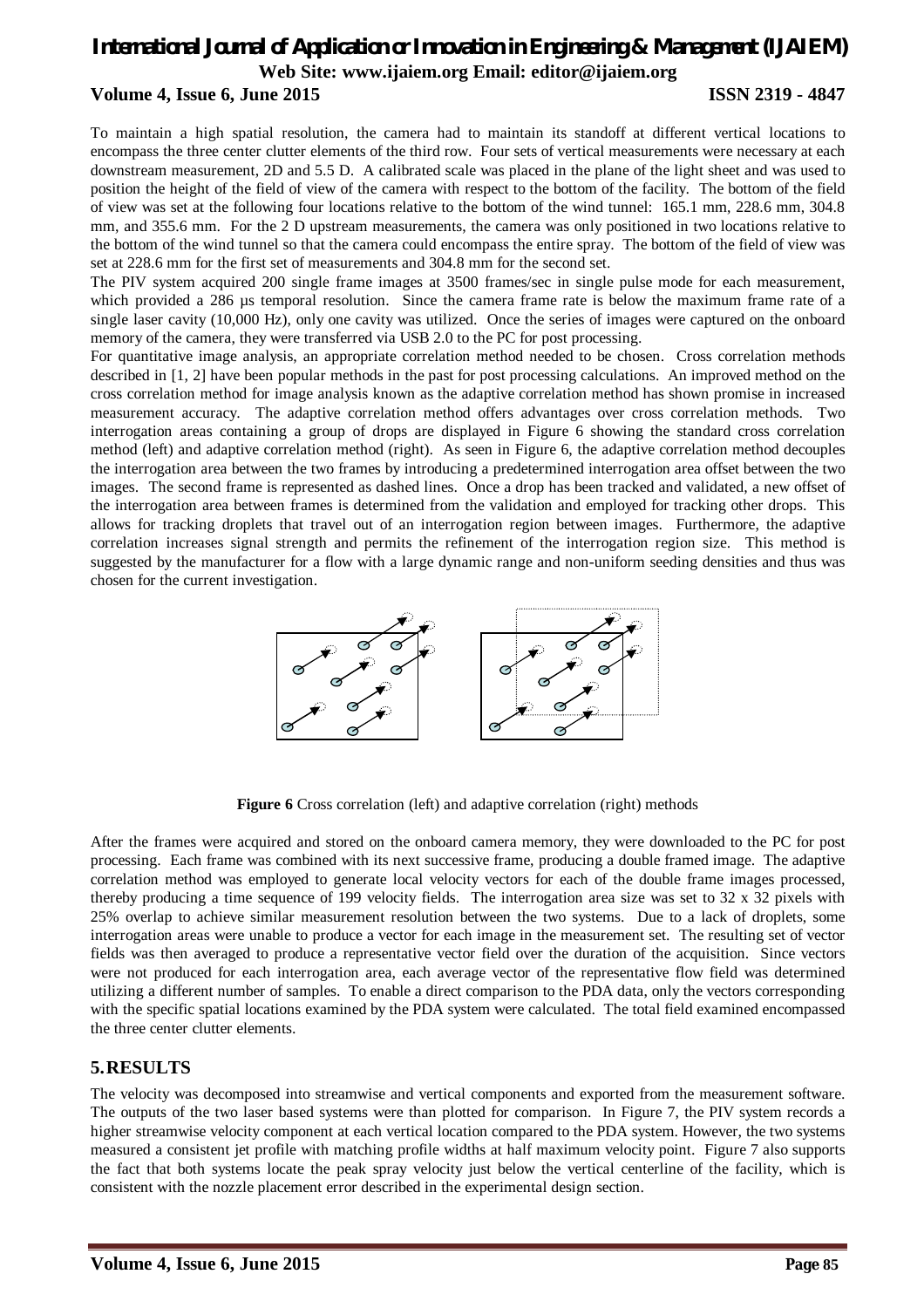**Volume 4, Issue 6, June 2015 ISSN 2319 - 4847**



**Figure 7** U Velocity at 2 D downstream of the spray nozzle

Figure 8 presents the droplet size profile acquired 2D downstream of the spray nozzle. The drop size is presented as both the arithmetic mean droplet diameter and the Sauter mean drop diameter along the y axis. This definition of diameter is defined in terms of a spherical droplet with its' size determined by the ratio of volume to surface area. However, it must be realized that the spatial data which makes up the Figure 8, is an average of 20,000 samples acquired at each spatial location. Measurements were acquired 10 inches downstream of the spray nozzle exit.



**Figure 8** Mean and Sauter diameter distribution downstream of the spray nozzle.



**Figure 9** Droplet size histogram acquire downstream of the spray nozzle.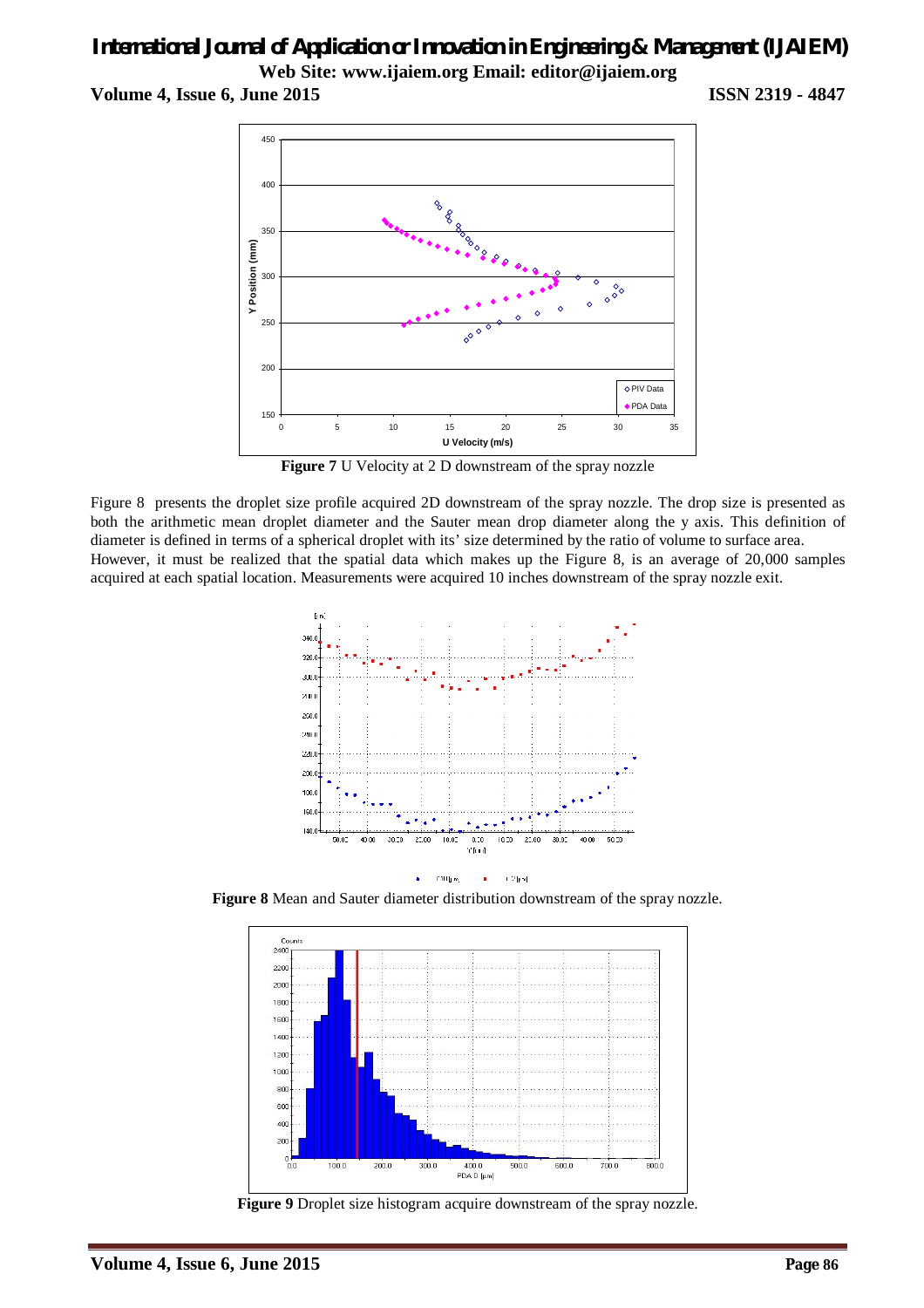Figure 8, is the actual histogram of drop measurements acquired downstream of the nozzle exit at the nozzle centerline (y=0). Although an average diameter of approximately 143 microns was determined, it can be seen in Figure 9 that drop sizes typically range from 50 to 200 microns.

For the current test conditions the air coflow speed was set to 5 m/s and the clutter spacing 2D. The following figure indicates that less than 4% of all the liquid flow was transported through the clutter such that both small and large drops made it through the clutter. This provided a droplet distribution, downstream of the clutter package, with a very large dynamic range.



**Figure 10** The liquid flow that was transported through the clutter package.

The streamwise velocity component of the flow field at 2D and 5.5 D has been measured by both systems and resented in Figure 11 and Figure 12, respectively. The PIV system consistently measured lower velocities than the PDA along the vertical axis of the spray facility for all u-velocity measurements downstream of the clutter package.



**Figure 11** U-Velocity measured at 2 D downstream of the clutter.



**Figure 12** U-Velocity measured at 5.5 D downstream of the clutter.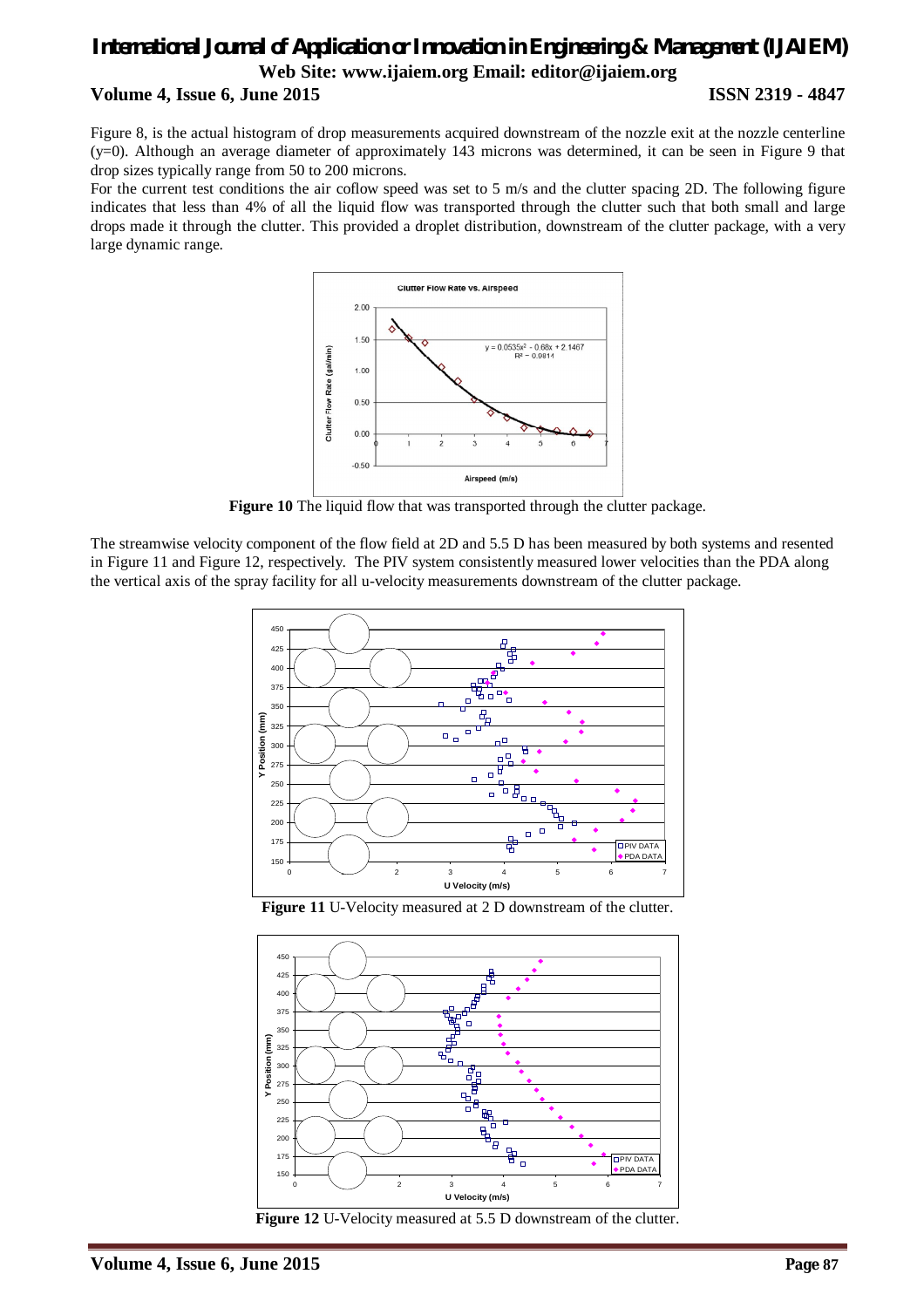The vertical velocity (v-velocity) component of the downstream spray drops was also recorded by both systems at 2 D and 5.5 D downstream of the clutter package. The results are presented below in Figures 13 and 14. In Figure 13, a wave like pattern is observed by both systems and there is a fair level of agreement between the two systems with the exception of a perturbation observed by the PIV system between  $y = 350$  mm and  $y = 425$ . Figure 14 also displays agreement between the two systems below the streamwise centerline, however, a perturbation is observed by the PIV system above the centerline that was not observed by the PDA system.



**Figure 13** V-Velocity measured at 2 D downstream of the clutter.



**Figure 14** V-Velocity measured at 5.5 D downstream of the clutter.

## **6.DISCUSSION**

Both the streamwise and vertical velocities are presented to provide insight into how flows with a large dynamic range can affect the quantitative results for non-intrusive, laser based systems. Each system was optimized to characterize the spray nozzle both upstream and downstream of the clutter elements. The PDA system typically measured drops with mean diameters between 100 µm and 700 µm; whereas, the PIV system captured a larger range of droplet sizes, some greater than 1 mm in mean diameter. Each system determines the velocity of a droplet only if it is validated by the system. However, if the size of a droplet is outside the range of the PDA system, it is not validated by the system; whereas the PIV system captures all drops that are illuminated by the light sheet. However, the PIV will only track drops that displace roughly 25% of the interrogation area size between images.

For the upstream measurements, Figure 7, there exists similarities between the spray nozzle velocity profiles measured by each of the systems; however, there is a quantitative discrepancy. The PIV system measured a higher centerline velocity by nearly 20% and has the spray nozzle pointed slightly lower than the PDA system. Spatially, the PIV system measured the peak velocity of the spray at  $y = 285$  mm and the PDA system measured the peak velocity at  $y = 295$  mm. If the PDA is utilized as the reference system, the PIV system measured 80% higher at  $y = 250$  mm and 25% higher near the centerline of the jet, yet excellent agreement is noted at  $y = 312$  mm. These discrepancies lead to the belief that there are inherent differences in the two systems that will make agreement difficult when characterizing large dynamic range flows.

In measurements acquired at the 2 D location, Figure 11, it was noted that there is a velocity trend along the clutter elements. There is agreement at the lower velocity locations between the two systems but the PIV did not measure the peak velocities of the trend as high as the PDA system did. Both systems were able to observe the velocity wave pattern